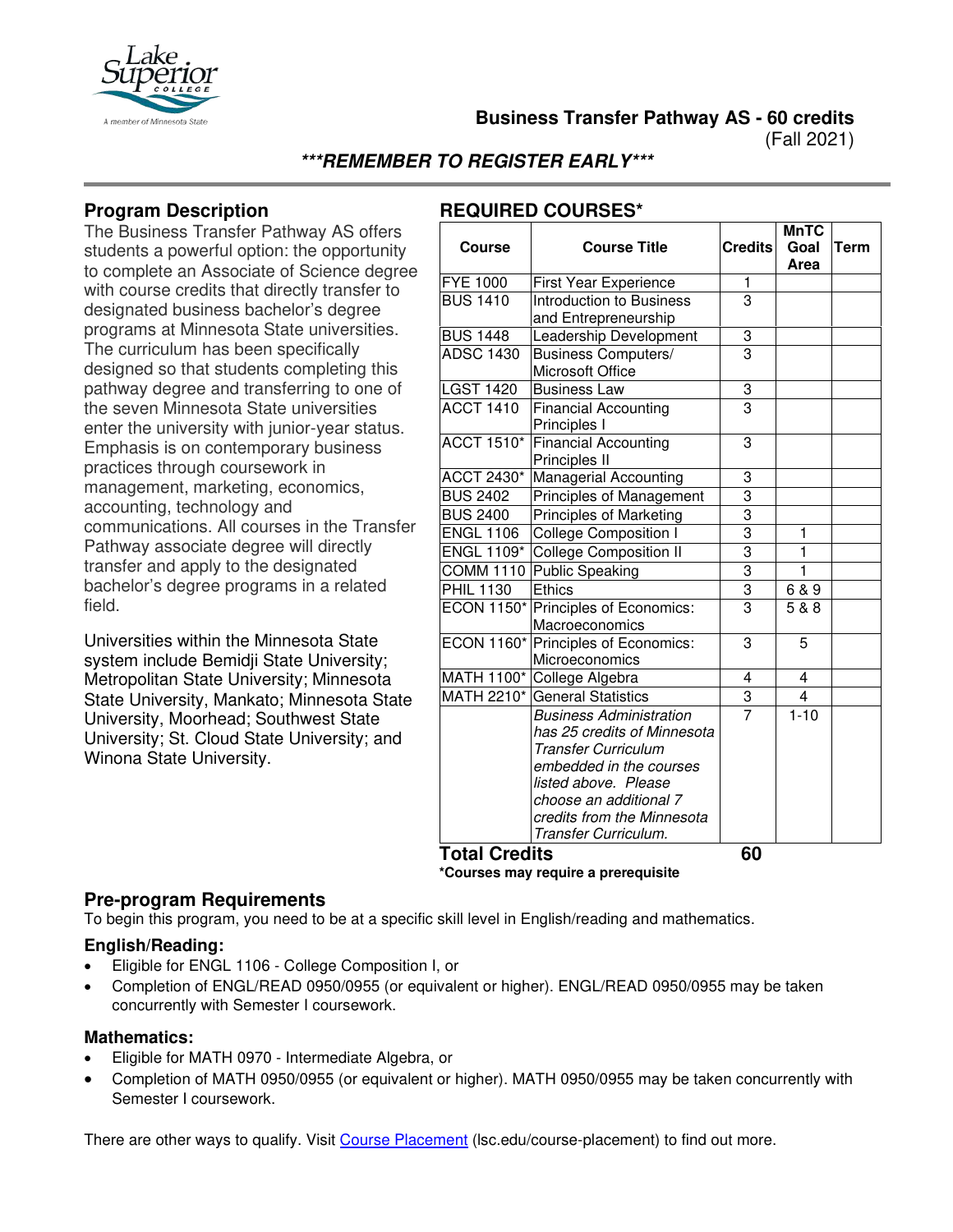

**Business Transfer Pathway AS - 60 credits**

(Fall 2021)

**\*\*\*REMEMBER TO REGISTER EARLY\*\*\***

For interpretation of test results and selection of appropriate coursework; or general information about the program, admissions, financial aid, and getting started at LSC, contact the *[professional advising team](mailto:advising@lsc.edu)* (advising@lsc.edu) or 218-733-7601

## **Program Outcomes**

- Apply effective business administration concepts and tools
- Understand contemporary business strategies
- Demonstrate analytical skills in identifying and solving problems
- Apply marketing, management, and economic concepts in a business setting
- Apply accounting principles and practices
- Demonstrate financial management skills
- Demonstrate administrative management skills
- Demonstrate interpersonal communication skills
- Plan, prepare, and deliver effective oral and written communications
- Make business decisions in compliance with the law
- Create statistically reliable and valid data
- Demonstrate understanding of statistical data for business decisions
- Utilize effective software applications for business administration

In order to graduate and be guaranteed admission to a Minnesota State university's designated program you must earn an overall grade point average as indicated by the university to which you will transfer.

This pathway will transfer into:

- Bemidji State University: Business Administration
- Metropolitan State University: Business Administration BS, Entrepreneurship & Innovation BS, Finance BS, Human Resource Management, BS, International Business, BS, Management, BS, Marketing BS, Supply, Chain & Operations, BS
- Minnesota State University, Mankato: Finance, BS General Finance, Investment Analysis, Institutional Finance, Financial Planning & Insurance, Corporate Finance; International Business, BS; Management, BS (Business Management or Human Resource Management); Marketing, BS
- Minnesota State University Moorhead: Business Administration, BS
- Southwest Minnesota State University: Management, BS (General Management, Human Resources Management, Supply Chain Management)
- St. Cloud State University: Management, BS (Operations Management, Human Resources Management)
- Winona State University: Business Administration, BS

For more information about the Business Transfer Pathway AS including course descriptions, course prerequisites, and potential career opportunities, see the [program website](https://degrees.lsc.edu/business-transfer-pathway-2/) (https://degrees.lsc.edu/business-transfer-pathway-2/)